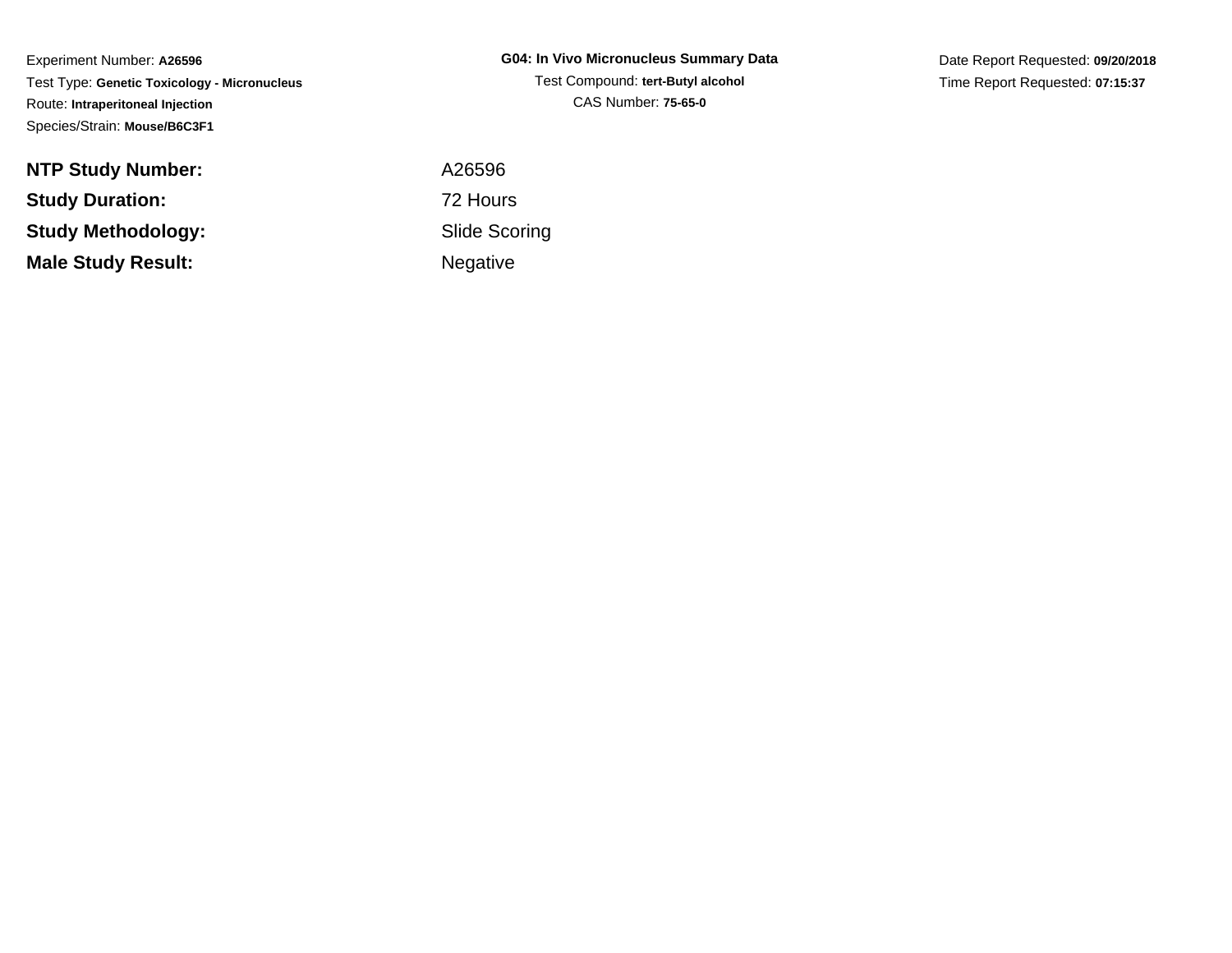Experiment Number: **A26596**Test Type: **Genetic Toxicology - Micronucleus**

Route: **Intraperitoneal Injection**

Species/Strain: **Mouse/B6C3F1**

| <b>MN PCE/1000</b>             |   |                  | $%$ PCE     |                  |
|--------------------------------|---|------------------|-------------|------------------|
| Dose (mg/kg)                   | N | Mean $\pm$ SEM   | p-Value     | Mean $\pm$ SEM   |
| Vehicle Control <sup>1</sup>   | 5 | $2.30 \pm 0.99$  |             | $58.90 \pm 2.03$ |
| 312.5                          | 5 | $1.30 \pm 0.49$  | 0.9470      | $57.80 \pm 2.00$ |
| 625.0                          | 5 | $1.40 \pm 0.10$  | 0.9307      | $60.90 \pm 2.58$ |
| 1250.0                         | 5 | $1.70 \pm 0.25$  | 0.8289      | $53.90 \pm 3.67$ |
| Trend p-Value                  |   | 0.7590           |             |                  |
| Positive Control <sup>2</sup>  | 5 | $14.20 \pm 1.58$ | $< 0.001$ * | $57.50 \pm 2.02$ |
| <b>Trial Summary: Negative</b> |   |                  |             |                  |